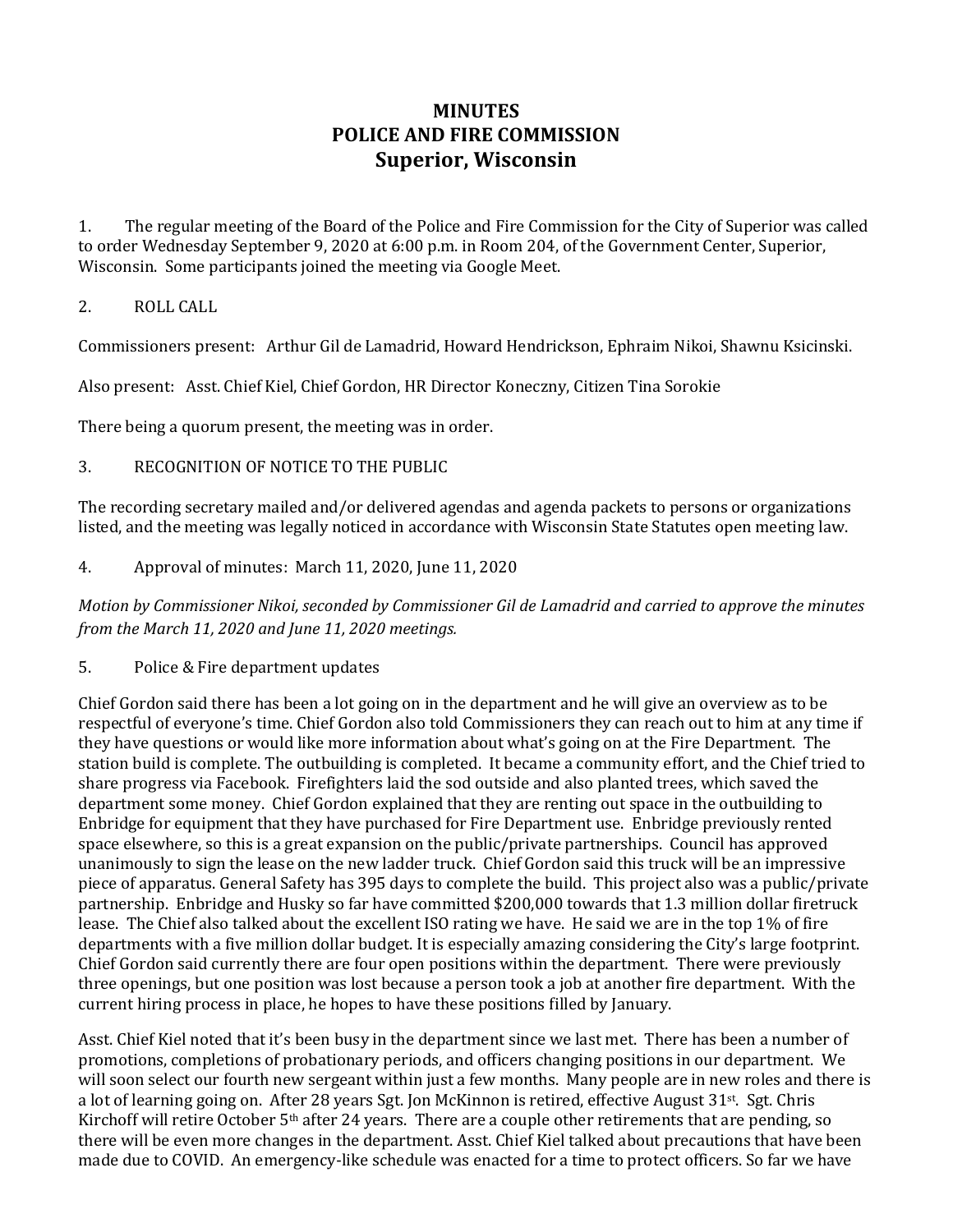done amazingly well. We have only had one person test positive, and that person is fine and back at work. Asst. Chief Kiel said throughout the last few months, officers have been more pro-active, instead of reactive, and he thinks that the courts have recognized that, and we are moving forward. We recently held second interviews for eight people on the hiring list, and are currently background five of those individuals. We hope to be able to hire four of these individuals, with pending retirements. We have already made one conditional offer to one of those people. We hope to make another by the end of the week. The others we are waiting on their backgrounds to be completed. Asst. Chief Kiel said the current hiring list should suffice for a time yet. We still have five names on the list that we have not yet seen. The new budget that the mayor has proposed has a position for a social worker within the department. Asst. Chief Kiel explained that this process is all a new concept for us and will take some time to come to fruition. Asst. Chief Kiel explained that the Pathways to Hope program (drug diversion) had to be suspended for a short time due to COVID because face-to-face assessments could not be performed. We are now doing assessments via the internet, similar to Google meetings.

## *No Action*

6. Elections

*Motion by Commissioner Hendrickson, seconded by Commissioner Nikoi and carried to re-elect commissioners to their current positions.*

- 7. Letters from Chief Gordon; New employees, Kalan, Rosa
- 8. Letter from Chief Gordon; Retirements, Edwards, D. Johnson
- 9. Letter from Chief Gordon; Completion of probationary period, Freer
- 10 Letter from Chief Gordon; Resignation of Firefighter Larson
- 11. Letter from Chief Gordon; Promotion to MPO, Francisco
- 12. Letter from Chief Alexander; Completion of probationary period, Finkbeiner
- 13. Letter from Chief Alexander; Promotions, Kiel, Winterscheidt
- 14. Letter from Chief Alexander; Promotions, Eastman, Harriman, Letendre
- 15. Letter from Chief Gordon; Completion of probationary period, Webber
- 16. Letter from Chief Alexander; Completion of probationary period, Pope

*Motion by Commissioner Gil de Lamadrid, seconded by Commissioner Hendrickson and carried to receive and file agenda items 7, 8, 10, 11, 13, and 14.*

*Motion by Commissioner Hendrickson, seconded Commissioner Nikoi and carried to approve agenda item 9, completion of probationary period, Freer.*

*Motion by Commissioner Gil de Lamadrid, seconded by Commissioner Hendrickson and carried to approve agenda item 12, completion of probationary period, Finkbeiner.*

*Motion by Commissioner Nikoi, seconded by Commissioner Gil de Lamadrid and carried to approve agenda item 15, completion of probationary period, Webber.*

*Motion by Commissioner Nikoi, seconded by Commissioner Hendrickson and carried to approve agenda item 16, completion of probationary period, Pope.* 

17. Review PFC rules related to how the Commission receives correspondence and the process for an individual filing a complaint

*Motion by Commissioner Hendrickson, seconded by Commissioner Ksicinski and carried to table agenda item 17 until the next meeting.* 

18. Update on Firefighter testing process

*No action*